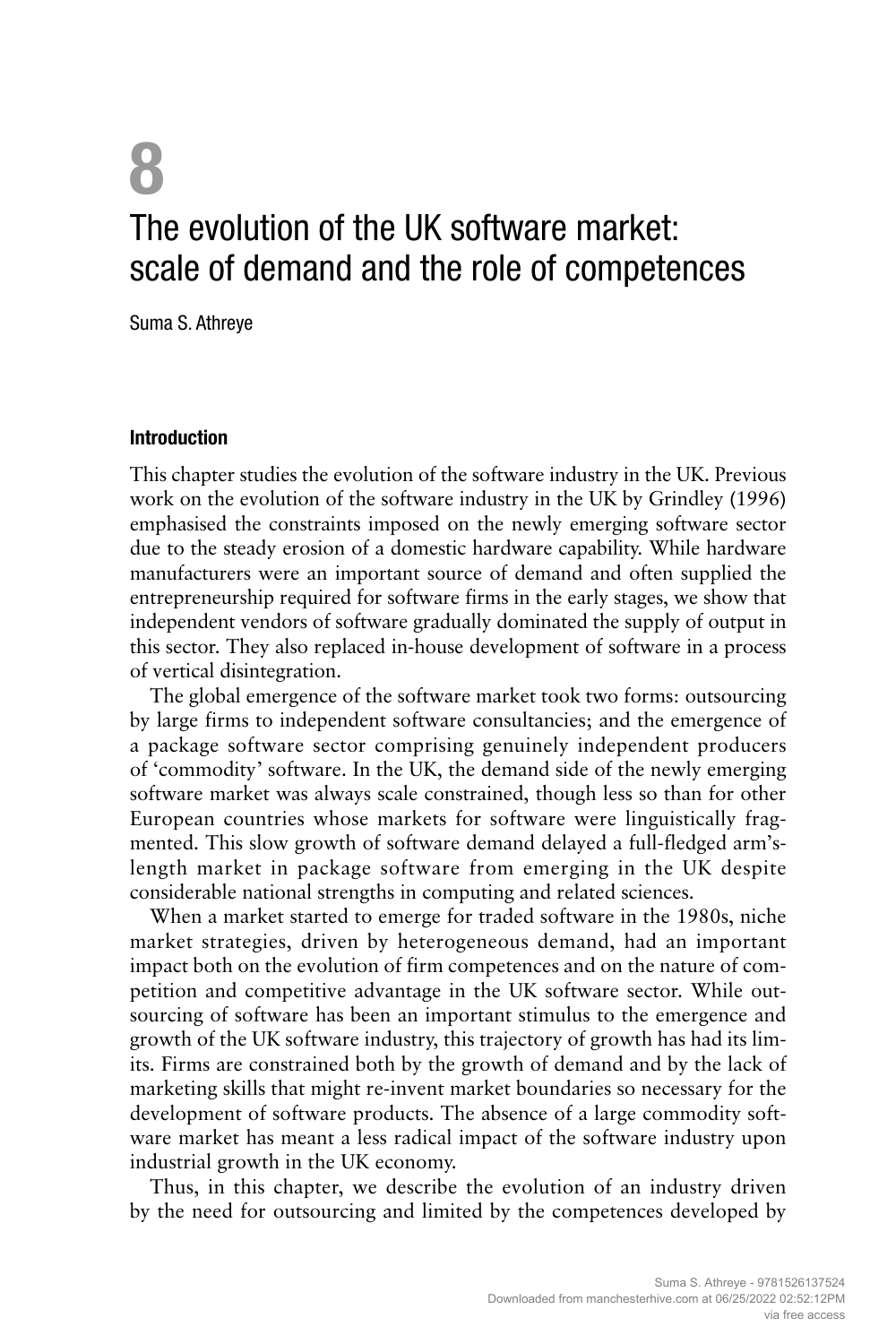outsourcing. The UK software sector is not alone in this trend – indeed the situation is far worse for the European software sector. The body of this chapter is organised in the following way: the next section describes the role of demand factors in the process of vertical disintegration and distinguishes between the product and service segments of the software market. Section three reviews the changing need for software in the growth of the global software industry. Section four highlights the role of a narrow demand base in the emergence of a market for traded software in the UK. The fifth section examines the supply side of the software market and details the nature of the firms that are entrants to the industry in the UK. Section six examines the impact of these demand- and supply-side factors on the nature of competition, competitive advantage and barriers to growth for firms in the UK software sector.

#### **Vertical disintegration and the growth of the software market**

## Vertical disintegration and the emergence of intermediate markets

Adam Smith in *The Wealth of Nations* linked the growth of the inter-firm division of labour and the emergence of specialised industries to the growth in the demand for final goods. The idea of inter-firm division of labour had received less attention from the economists of the nineteenth century than did the notion of intra-firm division of labour. In 1928, Allyn Young drew attention to the important notion of inter-firm division of labour and the consequent 'production round-aboutness' in the economy. To him this was an important source of increasing returns in the economy. Among later economists, Stigler (1951) developed the importance of the division of labour for the vertical disintegration of production and Rosenberg (1963) drew attention to the emergence of intermediate technology markets due to the growth in demand and to the economies of specialisation that an economy as a whole derives due to the existence of specialised technology sectors.

Rosenberg's work on the machine tool industry drew attention to another important phenomenon that he associated with the rise of specialised technology sectors. This was the phenomenon of *technological convergence* whereby several industrial sectors begin to share a set of common techniques. Thus, he pointed out that industries as diverse as bicycles and sewing machines and firearms shared the same mechanical principles and in fact the manufacturers of sewing machines made the first bicycles. The cross-sectoral demand made possible by technological convergence created a large enough scale of demand for the specialised machine tool sector to emerge. Firms no longer needed to manufacture their own machines but could buy them from the independent firms in the machine tool sector. In turn, the capital goods sector that emerged was a technology market capable of serving diverse upstream sectors which benefited from the efficiency improvements in design and innovation simply by virtue of production round-aboutness.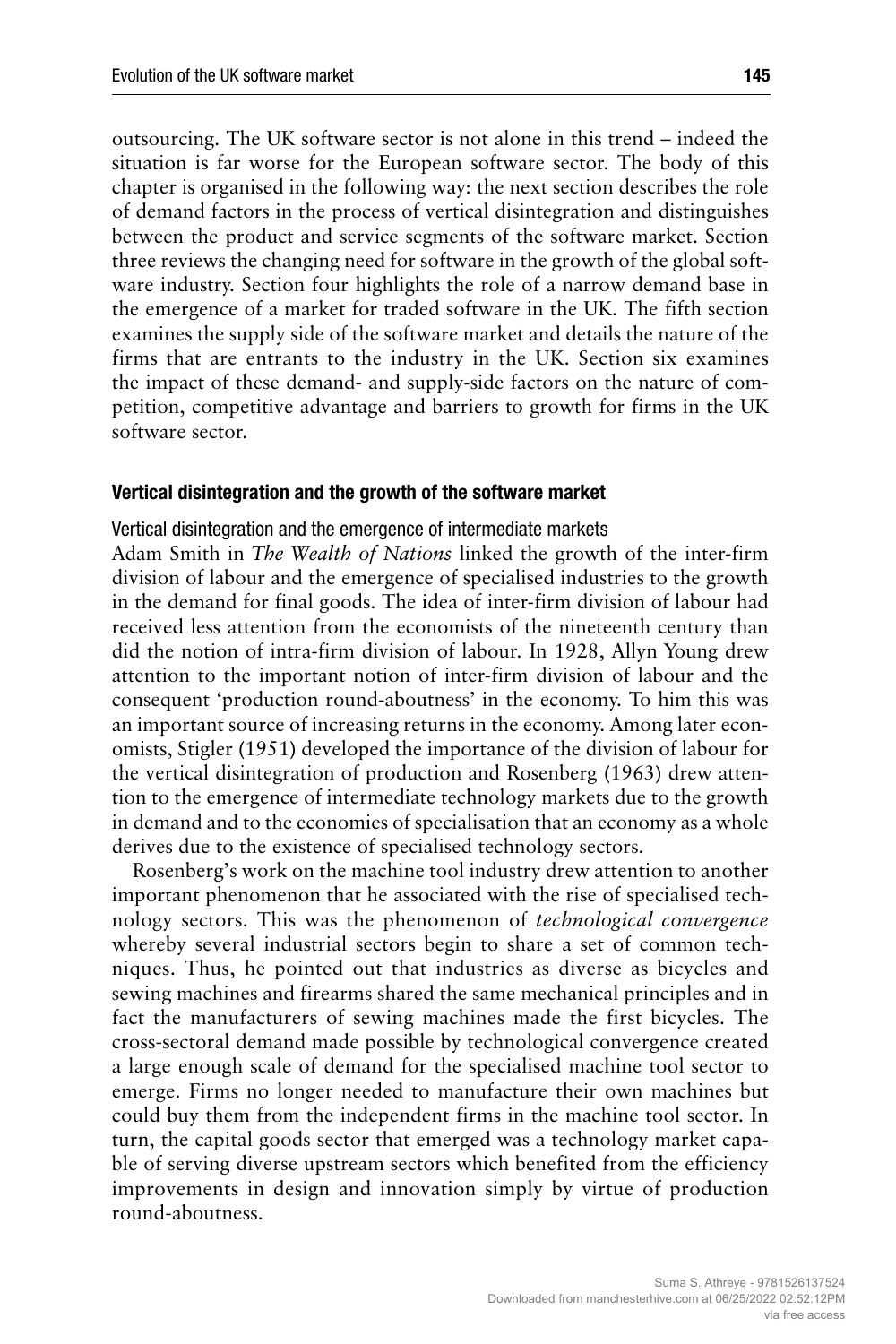The emergence of the software industry has many characteristics reminiscent of the growth of the capital goods sector. Firstly, the growth of the package 'product' software industry has been fuelled by the widespread computerisation of administrative and production activity. Thus, it is an intermediate demand based on the growth of computerisation in the economy. Secondly, the market for package software is often across sectors of use. Lastly, the package (or commodity) software industry today serves many upstream sectors, and embedded new software is rated an important source of innovation in several services sectors.

## The 'product' and 'service' segments of the software market

In the software industry the distinction between *professional services* (including customised software) and the *software packages* and *products* segments of the market has always been recognised by industry analysts. The professional services component of the software demand depends upon the outsourcing of IT needs by other firms, while the software packages and products segment of the market resembles an arm's-length market. The key difference between the two types of market revolves around the degree of client/customer concentration for a typical firm operating in these markets.

Service markets are generally outsourced markets with a large element of customisation, and they tend to have small numbers of buyers. The average value of transaction for each buyer, however, can be high, making the scale of demand viable for market-based production even though customer numbers are often small – ranging from five to eight customers a year. In contrast, firms create software product markets by anticipating and bundling the software needs of users, whether in the area of operating systems or software applications. There are large fixed costs in the development of products: R&D expenditures, testing of prototypes, and marketing expenditures. Products are successful when there are many users willing to buy them. This spreads the fixed costs over many units and brings down the value of each transaction. A large number of customers also implies the relative anonymity of any individual customer. Client concentration is low, and in that sense product markets are like arm's-length markets.

The larger part of the aggregate revenues from software in every country comes from the professional services segment. Nevertheless the size of the package segment is indicative of the extent to which arm's-length markets have developed in software. The package software market is also the more rapid growth segment of the market. As Malerba and Torrisi (1996) show, Europe lags behind America in the relative size of this sector. The UK has a smaller package software market when compared to the USA, but is ahead of other countries of Europe.1

Hoch *et al.* (1999) observe that the product and services segments of the market operate to very different competitive logics. Product provision in software is akin to the commodification of software, and requires investment in anticipation of demand. Software product providers, however, have mostly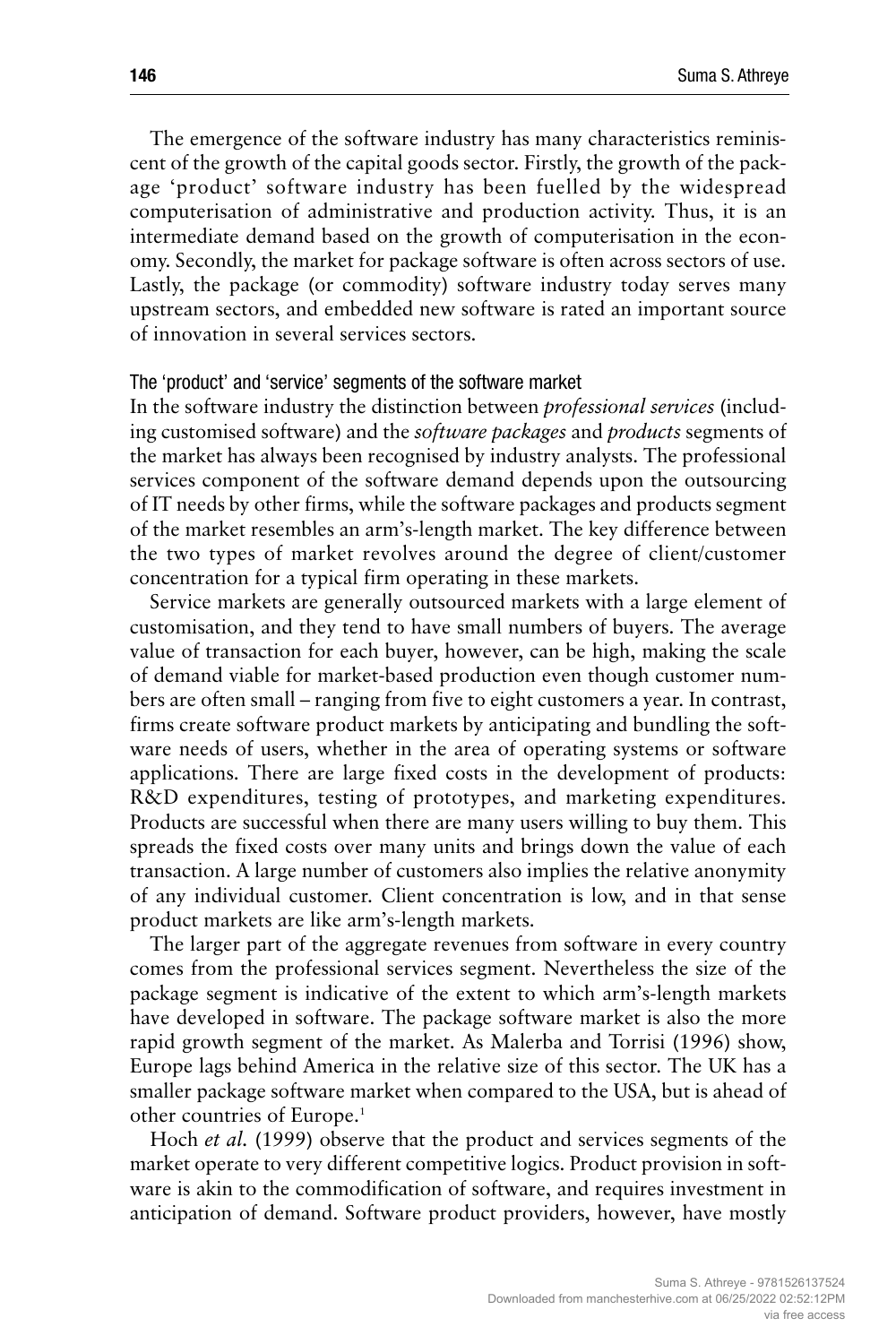fixed costs. The only variable cost they incur is the cost of additional units, which for software is the cost of reproduction. When there is the large dominance of fixed costs, standard economies of scale accrue to the producer. Total profits increase as market share grows.

Service providers in software, in contrast, have very few fixed costs. Typically their costs are incurred as they produce, and often with the client incurring those costs. Most of their costs are the costs of labour and they maximise their profits by utilising their labour resources fully. Their objective is to develop their human resources and to utilise the human capital created as fully as possible. Achieving large scales of output is not necessarily a goal.

In microeconomics' terminology, the balance of fixed and variable costs differs according to whether a firm is a product provider or a service provider. This affects both the way in which firms think and compete and also has consequences for the market structure that emerges. Throughout the remainder of this chapter the emphasis will be on the first rather than the second.

A final difference between the service and product segments of software concerns the way that marketing is actually done in the two segments. Service software is customised and its selling is closely tied to how well the software producer understands the business domain of the firm that she is selling to. Close and repeated interaction with the user are useful in expanding the credibility of the service producer, and a successful project with one user will create a market by establishing a reputation for the service producer.

Product segments rely on different modes of marketing, depending on the nature of the product they are selling. Information about the uses of the product is created initially through advertising, usually in trade magazines.<sup>2</sup> Trial promotions of software products have usually taken place through retailers of hardware who distribute some software free with the computers sold by them. More specialised software (for example, computational programs, specialised database products) are usually advertised through the educational press in a manner similar to the promotion of textbooks. Similarly, the marketing of games borrows the instituted selling arrangements that are often used for the selling of films for the screen. Thus, depending upon the nature of the product, the method of actually marketing the product borrows from the institutions that exist to market other similar products.

#### **Demand factors and the changing need for software in the global economy**

Computer software is the machine-readable stored code that instructs a microchip to carry out specific tasks. Over the thirty years of its evolution the software market has encompassed this basic functionality, across a range of differentiated uses. Based on the function of the software and the sorts of tasks it instructs the microchip to carry out, there are three broad categories of software: operating systems, tools and applications. Conceiving of the software sector in this way, in terms of the need for code, defines the importance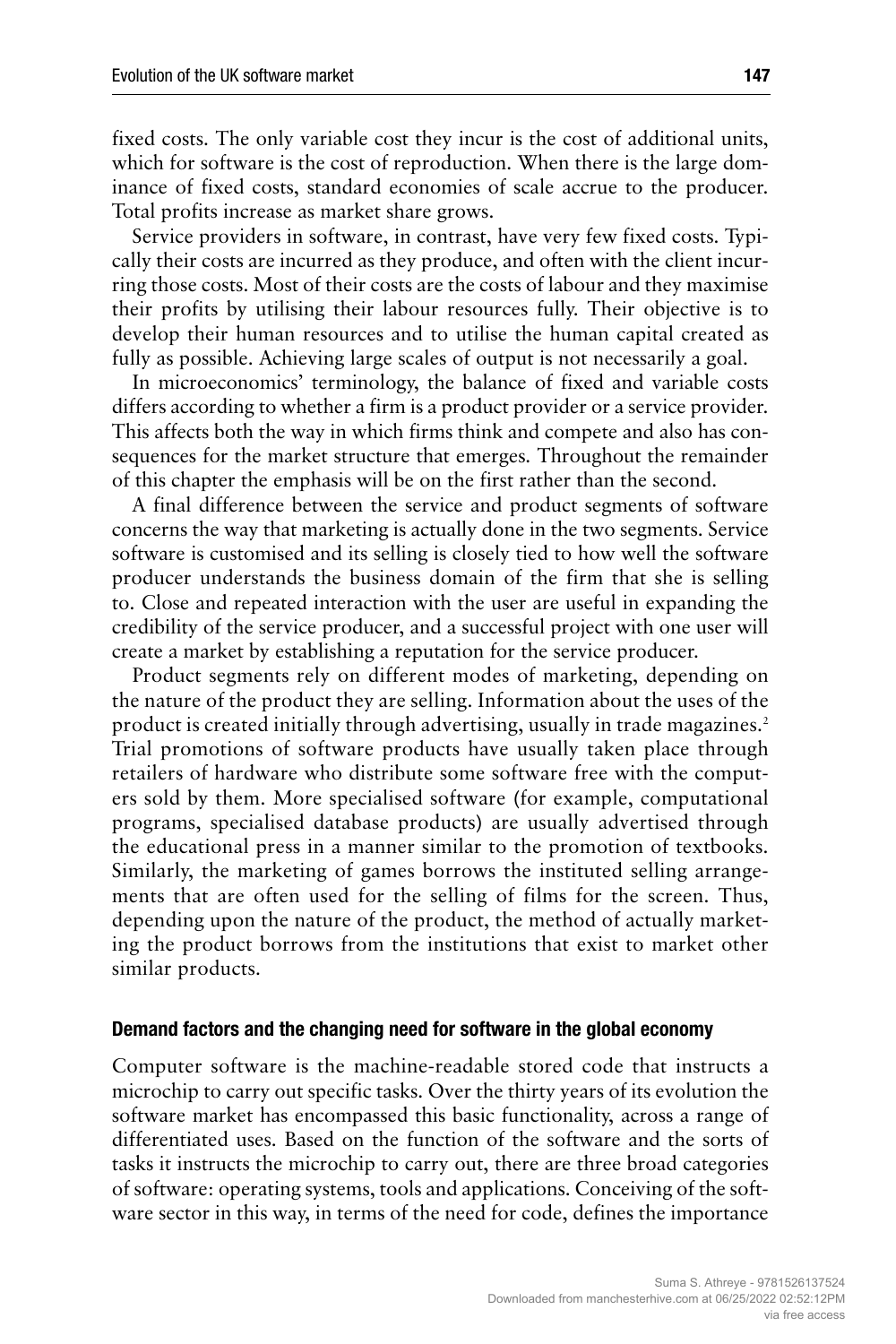of particular computer science skills that are required to write those kinds of software. A second classification is in terms of how software and its associated services are provided by producers. Thus there are 'product providers' or 'customised software/service providers'. Each of these two kinds of producers may provide operating systems, tools or applications. Such a classification is useful because it emphasises the associated differences in the nature of the markets and the competition between the two segments (Mowery, 1996; Hoch *et al*., 1999). It is therefore that distinction which is emphasised in this chapter.

Hoch *et al.* (1999) argue that the software business unfolded in five stages. The first stage (1949–59) comprised the development of professional service firms in the USA, which developed tailor-made solutions for several big software projects underwritten by the US government and, later, by large corporations. The SAGE and the SABRE systems were products developed in this period. Nevertheless, in the 1960s the demand for software came from a few large firms, and the conventional wisdom was that software could not, by itself, make money.

The decade 1959–69 saw the emergence of the first two software product companies. *Mark IV* written by Informatics was one of the most successful software products. The other software product came about due to a failed contract. ADR produced the product *Autoflow* for another firm (RCA) which decided that the product was not what it wanted after all. ADR tried to recover its costs by selling the same product to other buyers. Eventually ADR rewrote the product slightly for the IBM 1401 and later for the IBM 360 series.

The 1970s started with the unbundling decision of IBM. The immediate consequence was that a number of software product companies emerged, providing database applications across a range of business operations, for finance and insurance companies. These companies, also called independent enterprise solution providers, included firms like SAP, BAAN and Oracle – all established during this period.

The 1980s saw the rapid spread of the personal computer and the associated need for a different kind of software – mass-packaged software that could be installed on small systems. The software market splintered into areas of application. Prior to the 1980s there were two competing platforms for operating systems on personal computers, viz. the DOS system and the Mackintosh. In the 1980s, Windows emerged as the standard operating system. Applications software for the personal computer were written based on the operating system on which it was to run, and this grew as a distinct area of software.

The spread of the PC created the possibility of replacing mainframe systems with networked PCs. From this there emerged a new kind of software market where PCs, whether running different operating systems or the same operating system, could 'talk' to each other. The Internet is an extension of that basic idea. The possibility of writing software that enables different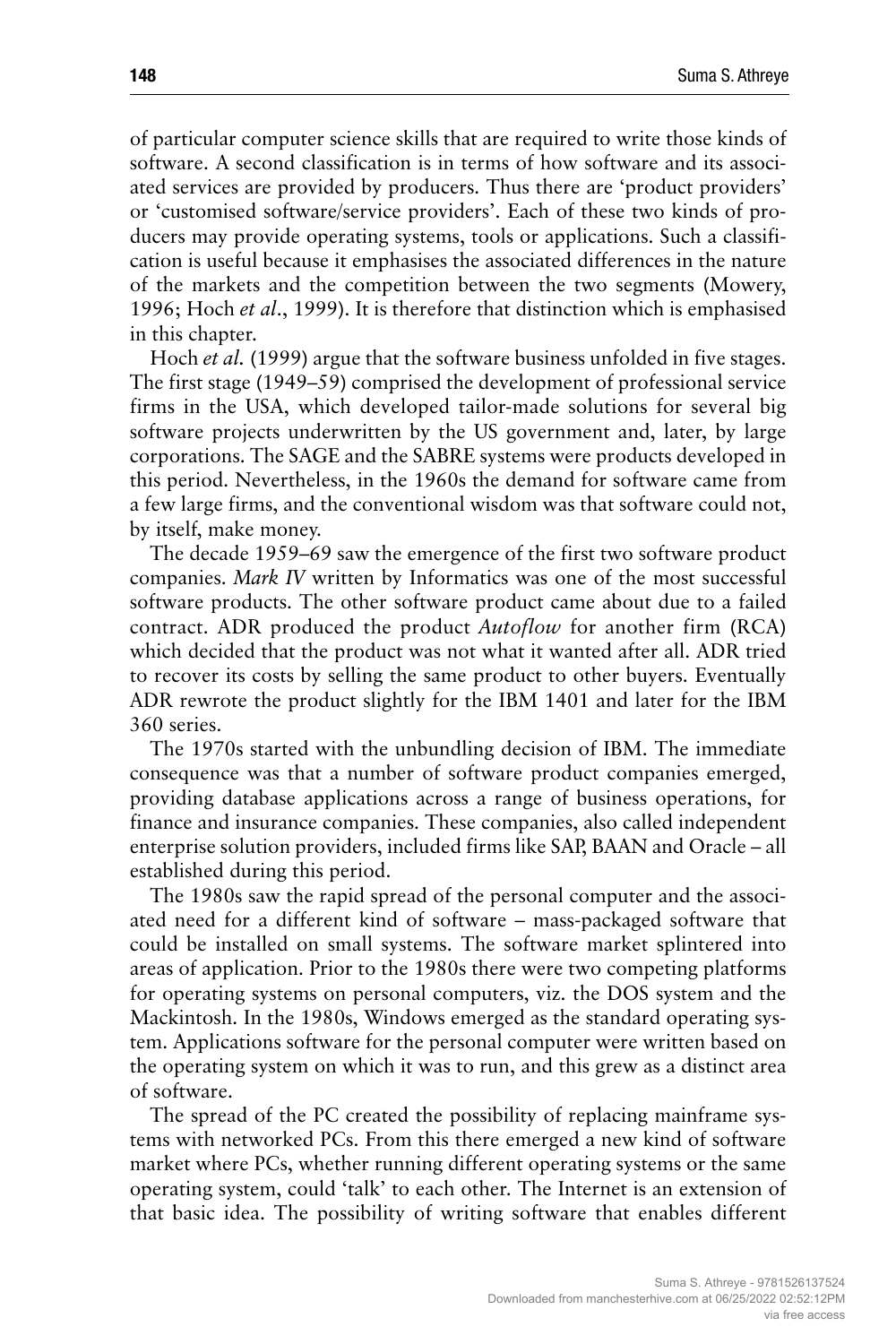microchips to communicate with each other also opens up whole new areas of application – in telecommunications, in media and in 'intelligent' consumer durables. These are also the important growth areas for the future of the software industry.

#### **Demand for software in the UK economy**

Demand for software was slow to develop in the UK despite the involvement of the universities of Cambridge and Manchester in the first attempt to build a modern computer at the University of Pennsylvania, and despite the uses for the computer envisaged by Maurice Wilkes at Cambridge, who foresaw that software would dominate the use of the computer. More than anything else this reveals that a capacity to develop computer science in the universities was necessary to but not sufficient for the development of a software market.

The emergence of independent vendors and the growth of the software market in the UK really took place only with the spread of microcomputers in the 1980s. Many companies were using in-house developed software and computerised systems in administration or for embedding in electronic capital goods such as telecommunications and defence systems. Such software was, however, produced internally for use within a large firm. Only a small proportion of software written by firms was 'traded' between firms. Thus, Grindley (1996, p. 208) shows that in 1984 only about a quarter of all software production was traded software: the total 'market' for software was only \$1.4 billion, though the UK produced software worth \$5.9 billion.

Though the emergence of a software market was delayed in the UK as compared to the USA, when it did emerge it mimicked the stages of evolution of the software industry described earlier (pp. 147–9). Figure 8.1, based on the *SDQ9 Business Monitor* series for computer services, shows the gradual process of vertical disintegration in the growth of the UK software sector. It charts the growth of billings for computer services (including software) between 1971–87. The share of billings from parents and associate firms declined over time, while that of private vendors increased. The government's demand for services was never very high and that of foreign billings shows a marginal increase overtime.

In the US, the initial demand for software came from government laboratories, followed by hobbyists and large firms. In the UK there was a notable absence of any large-scale governmental demand, and large firms were slow to adopt computerisation. It is very difficult to get a sense of which sectors of the UK economy drove the demand for software. Table 8.1, derived from data based on the CBR survey (see Appendix), indicates that those sectors were manufacturing, finance and financial services, followed by trade and other service sectors.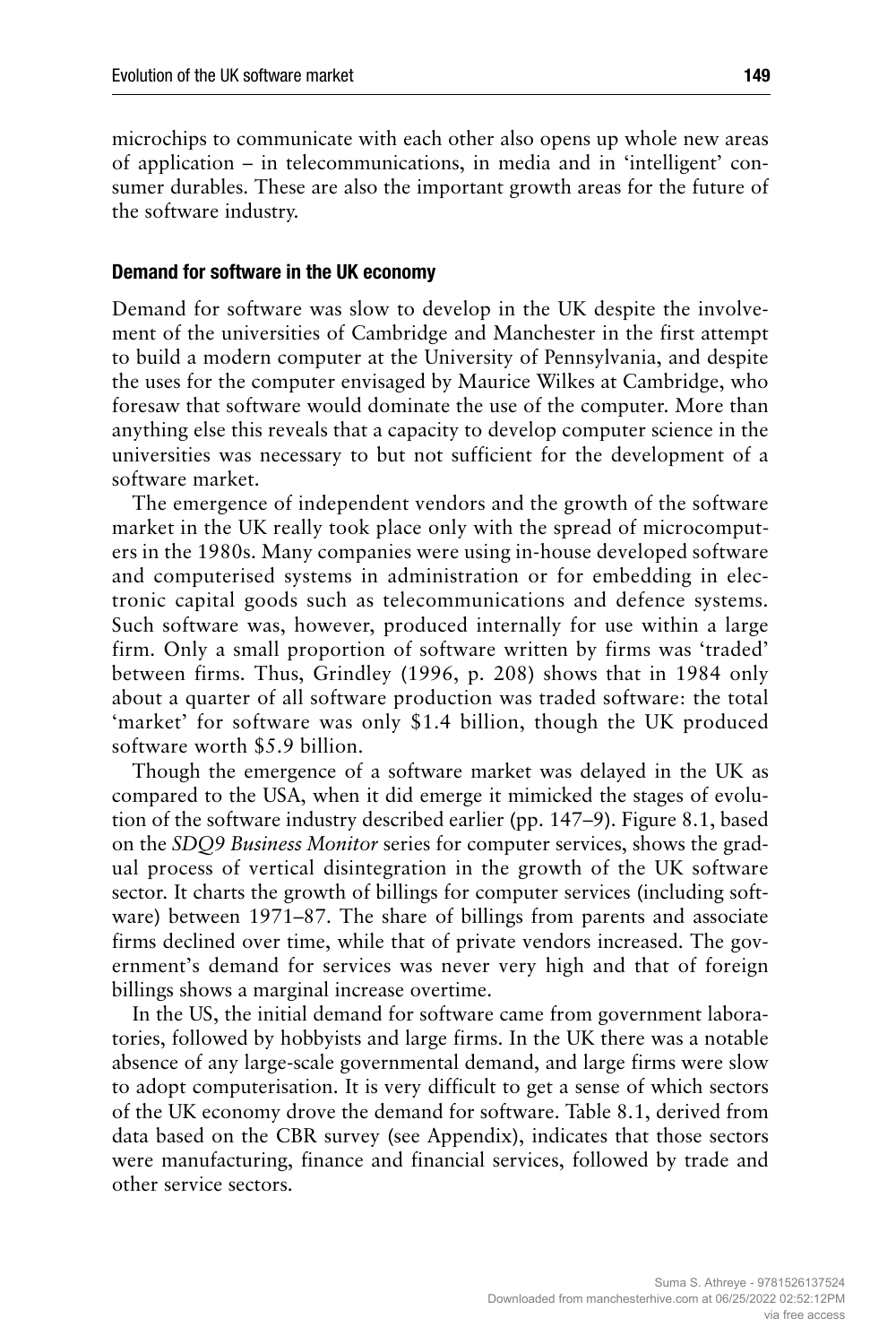| Sector                          | % of all firms reporting any sales to the sector |  |  |  |
|---------------------------------|--------------------------------------------------|--|--|--|
| Manufacturing                   | 46.5                                             |  |  |  |
| Financial and business services | 44.2                                             |  |  |  |
| Retail and wholesale trade      | 37.2                                             |  |  |  |
| Other services                  | 37.2                                             |  |  |  |
| Health and education            | 21.9                                             |  |  |  |
| Central and local government    | 32.6                                             |  |  |  |
| Personal consumers              | 4.7                                              |  |  |  |

*Table 8.1* Sector-wise distribution of computer software and services sales

The newly emerging computer software firms were dependent on the spread of computerisation and the replacement demand for computers (across sectors of industry) to expand the demand side of the market. The big shift from mainframe to distributed computing produced this opportunity: small and medium-sized firms also could benefit from computerisation. This expanded the overall market for software rapidly, as is clear from Figure 8.1.

The generally slow spread of computerisation took place alongside development of a heterogeneity of hardware platforms for which software had to be written. This, in turn, was because of a lack of standardisation among the operating systems both across companies and across different vintages of computers from the same manufacturer. Furthermore, industrial sectors differed in the kinds of software they needed for computerising their administrative tasks: for example, payroll systems and inventory systems differed



*Figure 8.1* Breakdown of billings to clients in the UK software sector (1971–87)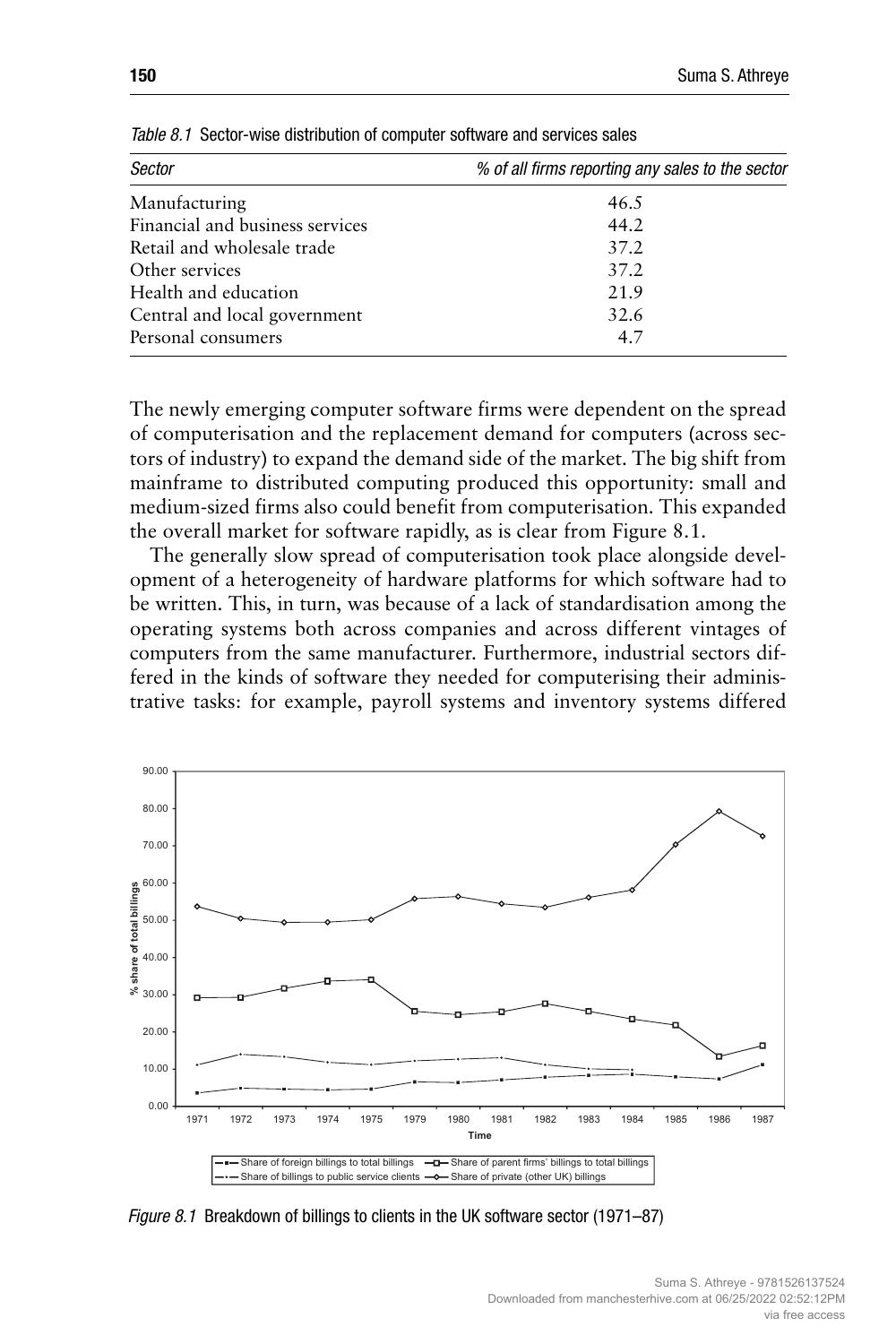across industrial sectors. All these factors meant that UK software producers (of operating systems, tools and applications) faced fairly heterogeneous demands for software. This heterogeneity created a further segmentation of the newly emerging software market, especially in application areas. Consequently, the emerging software market developed mostly due to the externalisation of software production by large firms, rather than because of a radical redefinition of market boundaries around the attributes of software, as had happened in the USA when the first product software packages emerged.

Some support for these arguments comes from the CBR survey of UK computer firms. The survey found very few software firms that did not earn revenue from services as well: 63 per cent of the software and services firms interviewed over 1995–96 felt that they were doing work which clients once did themselves. As table 8.2 shows that roughly two in three UK software firms sold half or more of their total output to large private firms.

| % of total sales | Number of firms | % of all firms |  |
|------------------|-----------------|----------------|--|
| Less than 10     | 11              | 28             |  |
| $10 - 50$        |                 | 8              |  |
| Over 50          | 25              | 64             |  |
| Missing          |                 |                |  |
|                  | 43              | 100            |  |

*Table 8.2* Rankings of sales (%) to large private sector firms

Though independent vendors of software gradually replaced in-house departments of large firms as suppliers of software, there were parts of the software market that they did not manage to redefine in the way that the first producers of products had done in the USA. This is in part because in many of these areas UK firms still face the stiffest competition from US firms. A consequence of this inability to redefine software market boundaries, however, was that though a market for software supplied by independent vendors did emerge in the UK in the mid-1980s it was a market that was still tied to a narrow base of demand that emanated from a few large firms, with a large service component attached to it. In what follows I argue that this had important consequences for competition and competitive strategies.

# **Nature of firms and the supply side of the UK software market**

As I have indicated the supply side of the UK software market showed the expected changes overtime. Initial entry into the newly emerging software market was by firms in adjacent sectors: hardware firms and education and training establishments. Grindley (1996) details the nature of firms that provided software in the period 1983–89, and this is reproduced in the second column of table 8.3. The table shows that independent providers of software were becoming important in the professional services category, dominating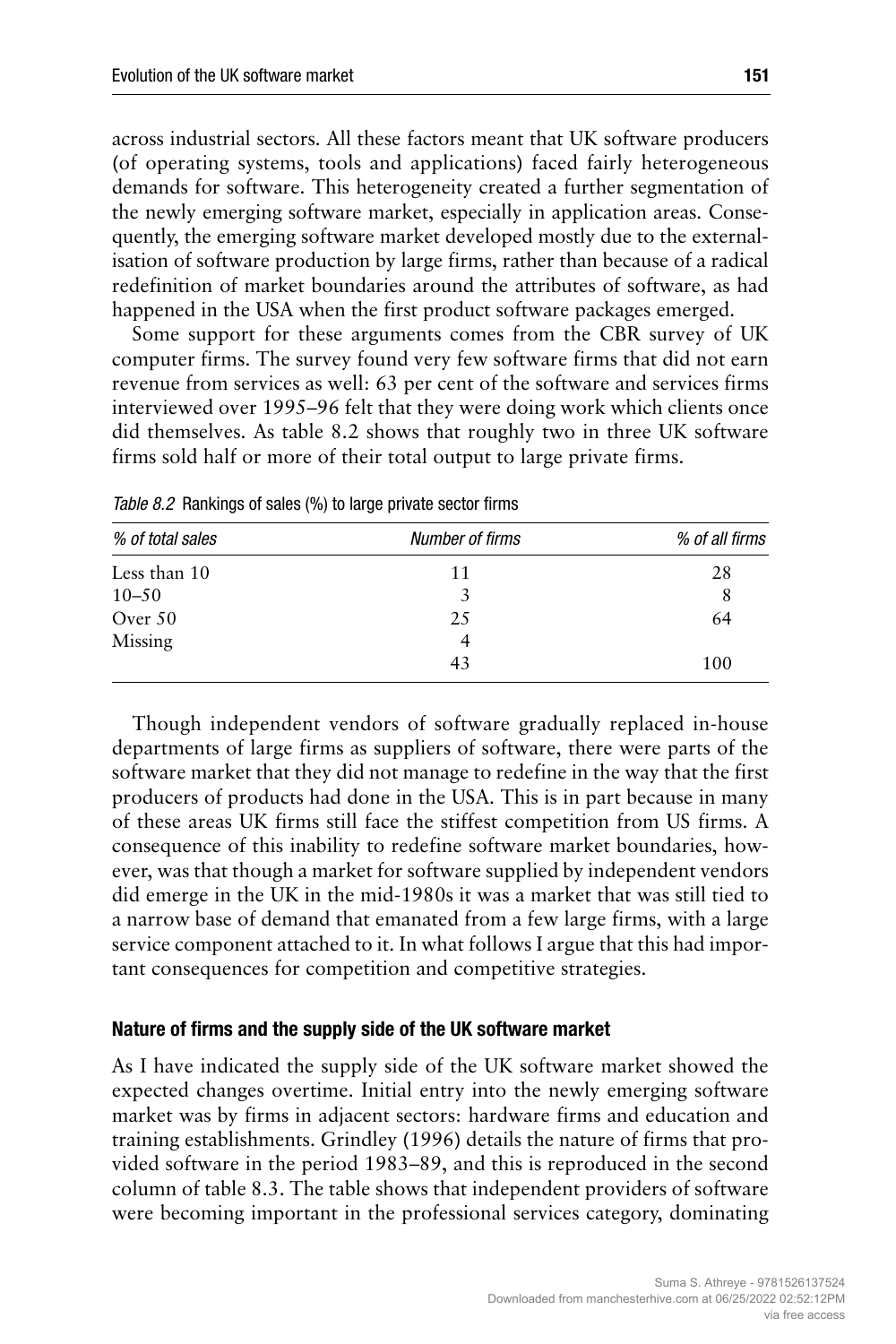hardware manufacturers. The faster growing software packages market, for which no detailed figures are reported here, was still dominated by hardware manufacturers.

More recent data drawn from the CBR computer survey (see Appendix) for the period 1996–97, and reported in the fourth column of table 8.3 present a different picture. The randomly drawn sample of the survey revealed that only 2 per cent of software and services firms faced serious competitors who were hardware manufacturers. The serious competition for UK software and services firms in the mid-1990s came more from independent software houses and system houses/integrators.

| Share of market by<br>provider (%) | 1989 | Share of firms reporting one or<br>more competitor, by type (%) | 1995–96 |
|------------------------------------|------|-----------------------------------------------------------------|---------|
| Hardware                           | 5    | Hardware manufacturers                                          | 12      |
| Independent software               |      |                                                                 |         |
| vendors                            | 24   | Independent software vendors                                    | 55      |
| Subtotal of all professional       |      |                                                                 |         |
| services                           | 29   | Suppliers of EDP                                                | 24      |
| Training companies                 | 7    | System houses/integrators                                       | 38      |
| Facilities management              |      |                                                                 |         |
| companies                          | 5    |                                                                 |         |
| Processing services                | 22.  |                                                                 |         |
| Subtotal package software          | 38   |                                                                 |         |

*Table 8.3* Sectors of origin of the main competitors

*Sources:* Column 2 is from Grindley (1996): Table 8.2, p. 207; column 4 is derived from the CBR survey, which is described in the Appendix.

The late start of the software market has meant that UK software producers have always faced severe foreign competition. Over 40 per cent of firms face no overseas competition, but for others the consequence of the late UK start in the software has also meant that the stiffest competition they face is from US competitors. This is clear from table 8.4.

| No. of serious competitors | US firms | European firms | Other firms |
|----------------------------|----------|----------------|-------------|
| $1 - 2$                    |          |                |             |
| $3 - 5$                    |          |                |             |
| Over 5                     |          |                |             |

*Table 8.4* Nationality of the main overseas competitors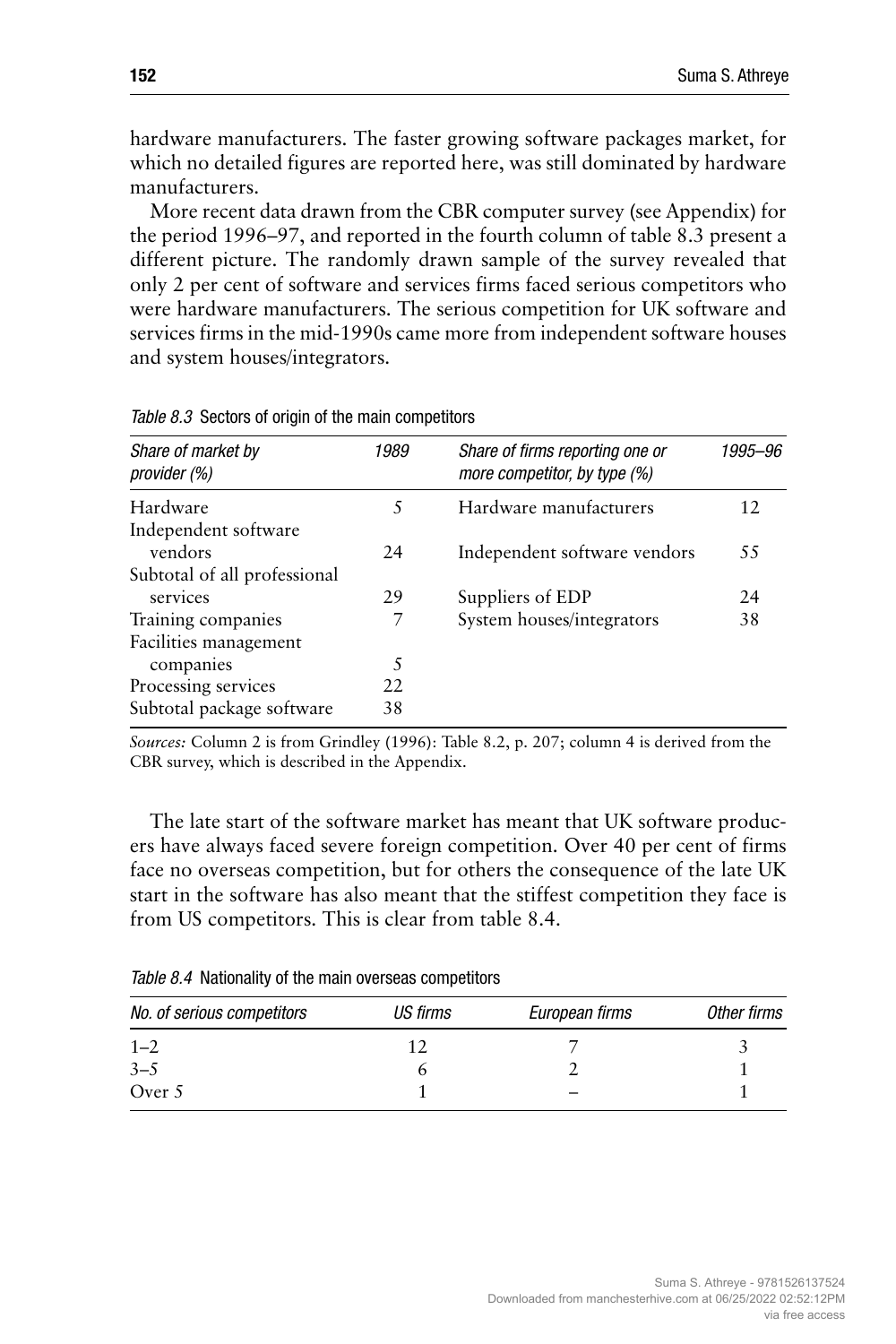# **Competition, competitive strategies and barriers to growth of firms in the UK software sector**

The discussion thus far has shown that, as a whole, the UK software industry has been constrained by an insufficiently large demand for homogenous software products, and thus professional services accounts for the greater part of software revenues. At the same time, on the supply side the nature of entrants has changed, with hardware manufacturers accounting for a diminishing portion of the competition and giving way to independent vendors. In this section I explore how the aggregate changes on the demand side have influenced the nature of competition and of competitive advantage in the software market. The barriers to growth reported by software firms are considered and are related to the nature of demand and competition facing firms in the UK software market.

Firms in the UK software market operate principally in small outsourced niche markets where they are insulated from competition and where they can develop specialised products for a few large firms. The CBR computer survey gives many indications of this tendency, as already reported. Table 8.5 reports the evidence on the nature of competition faced by firms. Less than a third of firms faced more than five competitors and most firms faced between three and five competitors. This is what one would expect in niche markets.

| No. of serious competitors | No. of firms | % of firms |  |
|----------------------------|--------------|------------|--|
| $0 - 2$                    | 10           | 23.8       |  |
| $3 - 5$                    | 20           | 47.6       |  |
| Over $5$                   | 12           | 28.6       |  |

*Table 8.5* Serious competitors faced by UK software and computer services firms

Firms were asked to score the most important factors that contributed to their competitive advantage on a scale of 1 (not important) to 5 (crucial to the firm). The frequency of the extreme scores of 4 and 5 is reported in table 8.6 below. The factors that received the largest proportion of extreme scores across firms were niche market specialised expertise and an ability to deal effectively with particular clients. Generalised skills, like R&D expertise and marketing and sales expertise, in contrast ranked very low. The importance of established reputation to firms in securing competitive advantages is also clearly indicated.

The relatively low importance of domestic and foreign demand growth in imparting any advantages to the firm is also significant, and is indicative of the demand constraints faced by UK firms in this sector. However, from table 8.7 it is clear that demand is not the most important barrier to growth reported by UK software firms. The highest barriers reported by firms are those concerning the availability of finance and of marketing, management and technical skills.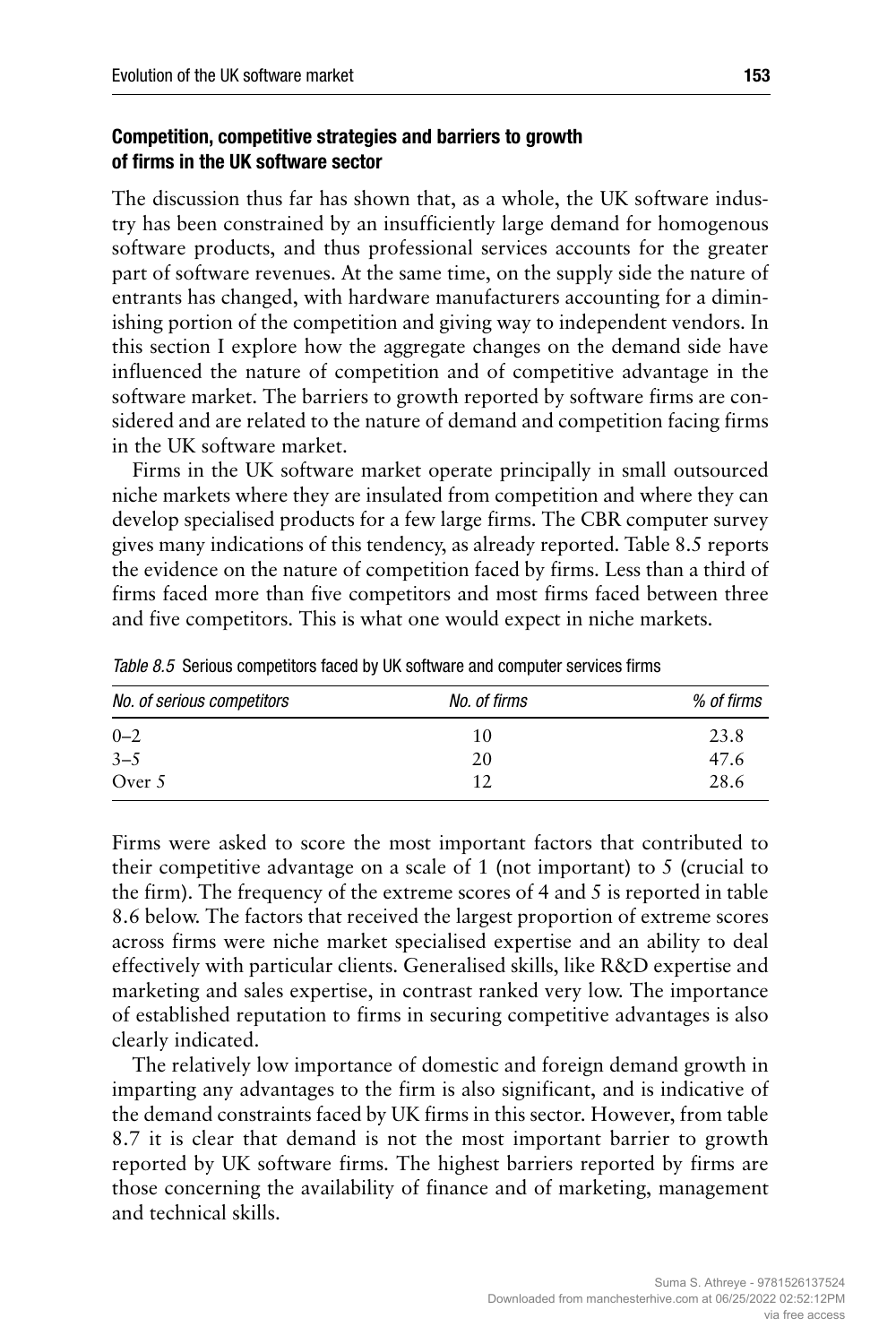*Extreme scores*

| Suma S. Athreye - 9781526137524                             |
|-------------------------------------------------------------|
| Downloaded from manchesterhive.com at 06/25/2022 02:52:12PM |
| via free access                                             |
|                                                             |

*Table 8.7* Barriers to the growth of UK software firms

Total firms 43

| Type of barrier                               | Extreme scores |            |  |
|-----------------------------------------------|----------------|------------|--|
|                                               | Frequency      | % of firms |  |
| Availability of finance                       | 21             | 49         |  |
| Marketing and sales skills                    | 19             | 44         |  |
| Availability of highly qualified staff        | 15             | 35         |  |
| Management skills                             | 14             | 33         |  |
| Cost of finance                               | 13             | 30         |  |
| Growth of demand in principal product markets | 10             | 23         |  |
| Increasing competition globally               | 9              | 21         |  |
| Increasing competition locally/nationally     | 9              | 21         |  |
| Total firms                                   | 43             |            |  |

*Table 8.6* Factors contributing to the competitive advantage of firms

*Factors in competitive advantage N %* Specialised expertise 41 and 95 Long-term relations with clients 37 86 Responsiveness to client needs 36 36 84 Product quality or design 34 79 Established reputation 31 31 72 Technological leadership and innovation 24 56 Growth of market demand in the UK 22 51 R&D expertise 20 20 47 Marketing and sales expertise 16 16 37 Competitive prices 14 33 Diversification 12 28 Growth of market demand globally 11 26 Growth of market demand in Europe 10 10 23 Low production costs and 10 23

Both the availability of finance and marketing ability are crucial factors if a firm is to successfully make the transition from service provider to product provider. The different costs in the product and service segments of the software market were discussed earlier (pp. 145–7). This different balance of fixed and variable costs is accompanied by a different balance of skills and competence among firms in the two segments, making the transition from one segment to another very difficult. Indeed, there is not a single example of a firm that has successfully made the transition from service firm to software product firm in the global economy.

In an earlier study of the West European software industry, Malerba and Torrisi (1996) found that reputation and knowledge of user needs,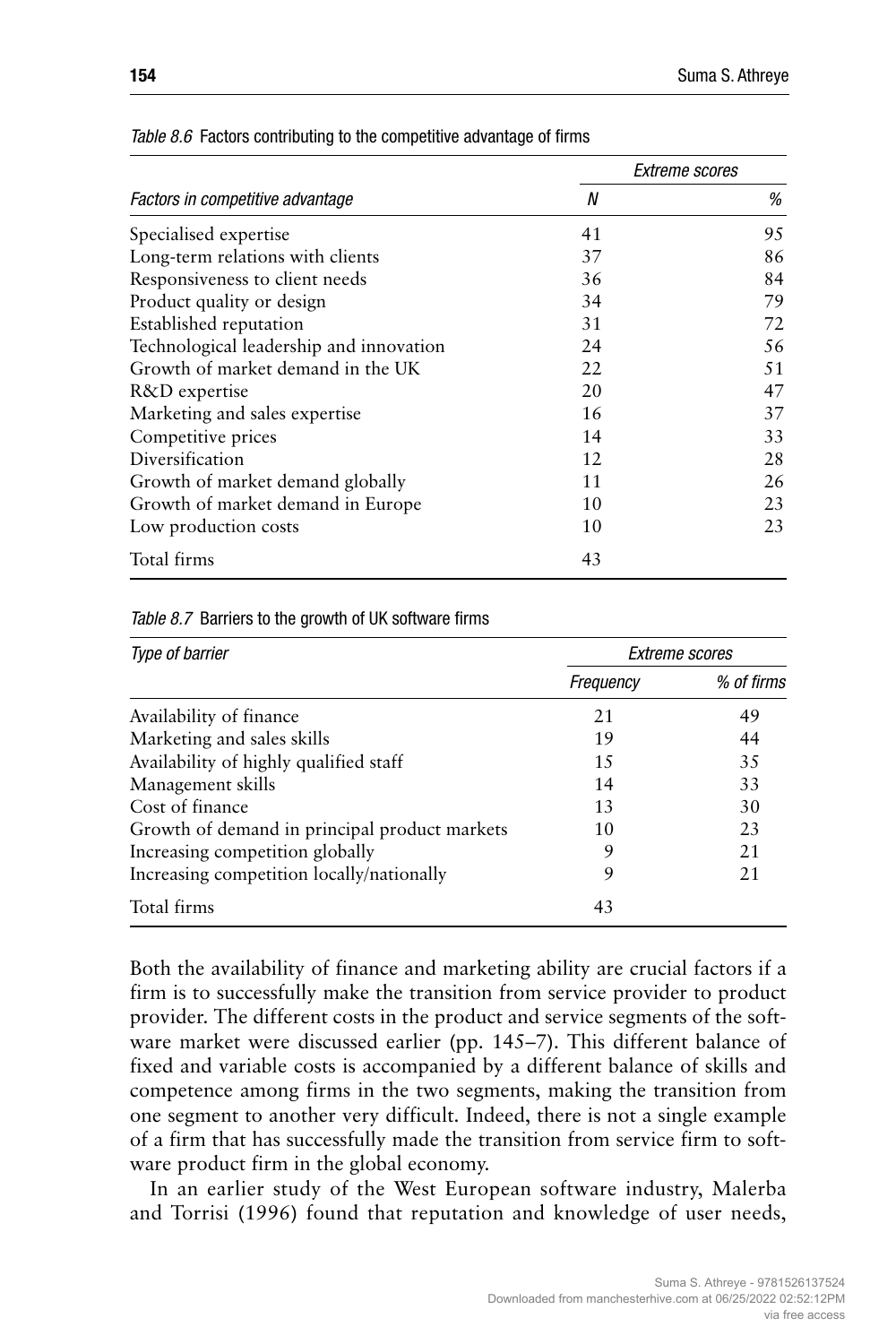usually acquired through long-term relationships with the customer, were the important barriers to entry to the customised market. The package software market demonstrated barriers to entry on account of marketing and distribution networks as well. The balance of skills needed and their requisite variety is clearly evident in table 8.8.

| <b>Firm type</b>      | Financial<br>resources | Marketing and<br>sales network | Knowledae of<br>user's<br>environment | Technological skill<br>and capabilities | Image and Corporate<br>reputation | culture |
|-----------------------|------------------------|--------------------------------|---------------------------------------|-----------------------------------------|-----------------------------------|---------|
| Software and services | 2.83                   | 3.25                           | 3.64                                  | 3.20                                    | 3.86                              | 2.69    |
| System software and   |                        |                                |                                       |                                         |                                   |         |
| utilities             | 1.50                   | 2.00                           | 3.50                                  | 5.00                                    | 4.00                              | 4.00    |
| Packaged software     | 3.50                   | 3.36                           | 3.73                                  | 3.00                                    | 3.45                              | 3.50    |
| Services (EDP,        |                        |                                |                                       |                                         |                                   |         |
| Consulting/training)  | 2.23                   | 3.36                           | 3.73                                  | 3.14                                    | 4.36                              | 2.50    |
| Technical services    |                        |                                |                                       |                                         |                                   |         |
| (software development |                        |                                |                                       |                                         |                                   |         |
| tool expert systems)  | 3.50                   | 3.25                           | 3.25                                  | 3.00                                    | 2.25                              | 1.00    |

*Table 8.8* Entry barriers for different types of European software producer (average scores)

*Note:* Scores from 1 ('not relevant') to 5 ('very relevant'). *Source:* Malerba and Torrissi (1996), table 7.9, p. 178.

It is remarkable that the barriers to growth reported by UK firms are those which also constitute barriers to entry in the product segments of the software market. But perhaps this is not surprising. Niche markets along a narrow demand base could have predisposed firms to acquire specialised client-specific management skills over generic management skills of various types. The further growth of such firms, however, requires value addition to the product or a broadening of the demand base. A useful analogy here is that of tailors and readymade garment manufacturers in the clothing industry. The history of clothing tells us that the best tailors did not set up readymade garment shops. Yet many tailors went out of business because of the emergence of those shops. A similar outcome is likely in the product and services segments of the software industry.

# **Conclusion**

This chapter has examined the emergence of the UK software and computer services sector using the available empirical evidence on the industry. The analysis shows that independent software vendors came to replace in-house development of software as the market for software services grew. The growth of the traded software market was, however, slow to take off, despite a strong science base, and even as late as 1984 only 25 per cent of the total software produced was traded. Entry to the newly emerging software sector was effected by firms from many other sectors, and in the 1980s the existence of different platforms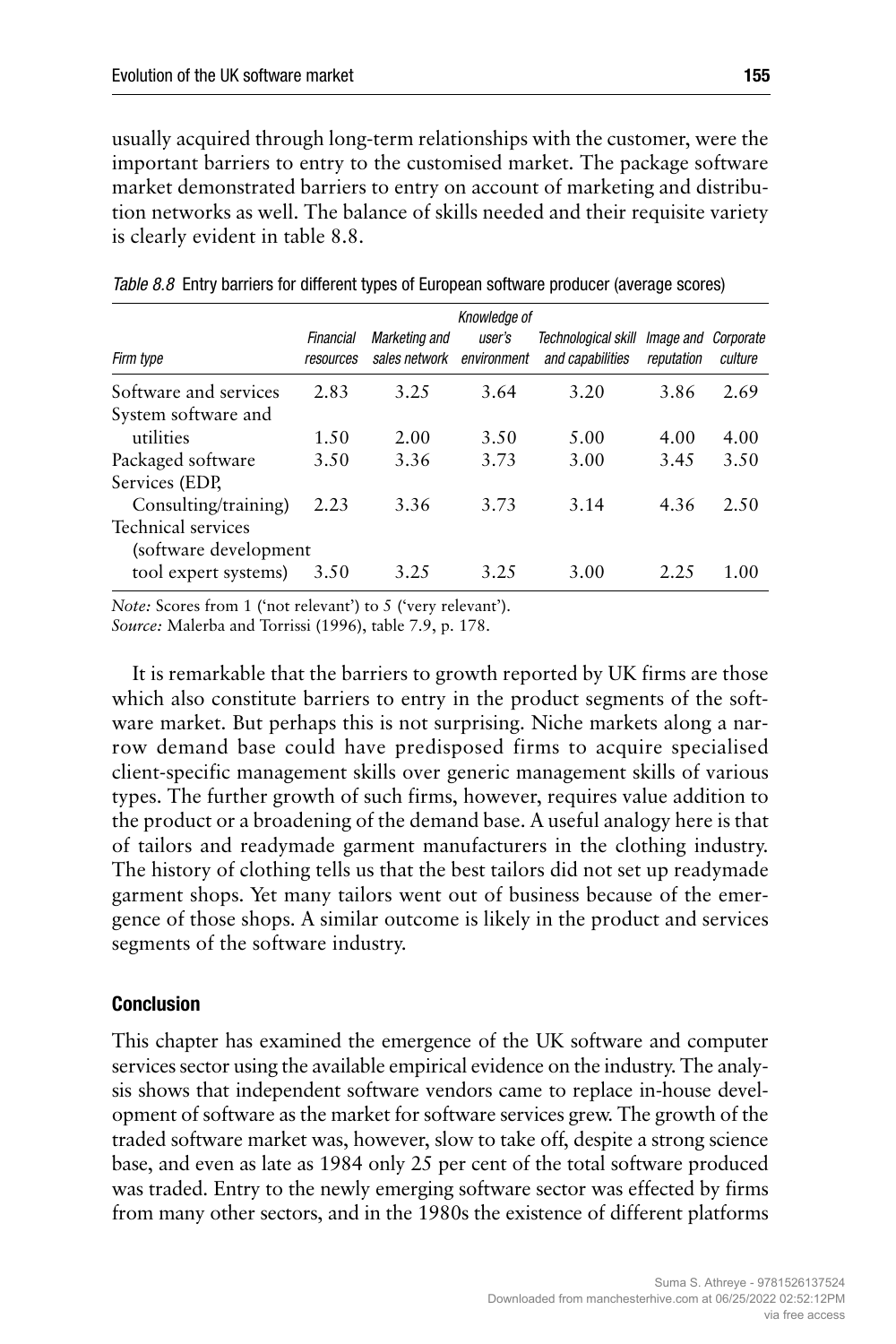meant that hardware producers were also the dominant software producers. This situation changed in the 1990s, when independent software houses became the primary source of competition for other software firms.

Externalisation of their software demand by large firms remains the dominant process underlying the growth of this sector. For UK software firms this has meant a narrow base of demand and the pursuit of niche market strategies in segmented markets that are relatively insulated from competition. But such a strategy has its limits. Niche markets do not develop the skills required for larger-scale product development and marketing. Breaking into the more lucrative and higher growth software product market is hampered by the lack of marketing and management skills and the availability of finance for investment.

I have suggested that a story of cumulative causation underlies the pattern of growth of the UK software market. The emergence of demand and the formation of markets in the UK software sector have predisposed firms to the acquisition of skills that are suitable for niche markets. Crossing over to a commodity or product market is difficult, because to do so requires a more balanced distribution of technical, financial, management and marketing abilities. However, the lack of an arm's-length 'product' market also reduces the scope for externalities of the sort described earlier (pp. 145–7). Thus, the way that software markets have formed in the UK has probably lessened the potential impact of software on the economy.

#### **Notes**

- 1 Grindley (1996), table 8.1, shows that in 1994 package software (including applications solutions and applications tools) accounted for 37 per cent of all software revenues in the UK, compared to 32 per cent for all of Europe.
- 2 In the UK these are magazines such as *PC World*.

#### **References**

- Athreye, S. S. (2001) 'Competition, rivalry and innovative behaviour', *Economics of Innovation and New Technology*, 10(1), pp. 1–22.
- Grindley, P. (1996), 'The future of the software industry in the United Kingdom: the limitations of independent production', in Mowery, D. C. (ed.), *The International Software Industry: A Comparative Study of Industry Evolution and Structure*, New York and Oxford, Oxford University Press.
- Hoch, D. J., Roeding, C. R., Purkert, G. and Lindner, S. K. (1999), *Secrets of Software Success*, Boston, MA, Harvard Business School Press.
- Malerba, F. and Torrisi, S. (1996), 'The dynamics of market structure and innovation in the Western European software industry', in Mowery, D. C (1996) (ed.), *The International Software Industry: A Comparative Study of Industry Evolution and Structure*, New York and Oxford, Oxford University Press.
- Mowery, D. C. (1996) (ed.), *The International Software Industry: A Comparative Study of Industry Evolution and Structure*, New York and Oxford, Oxford University Press.